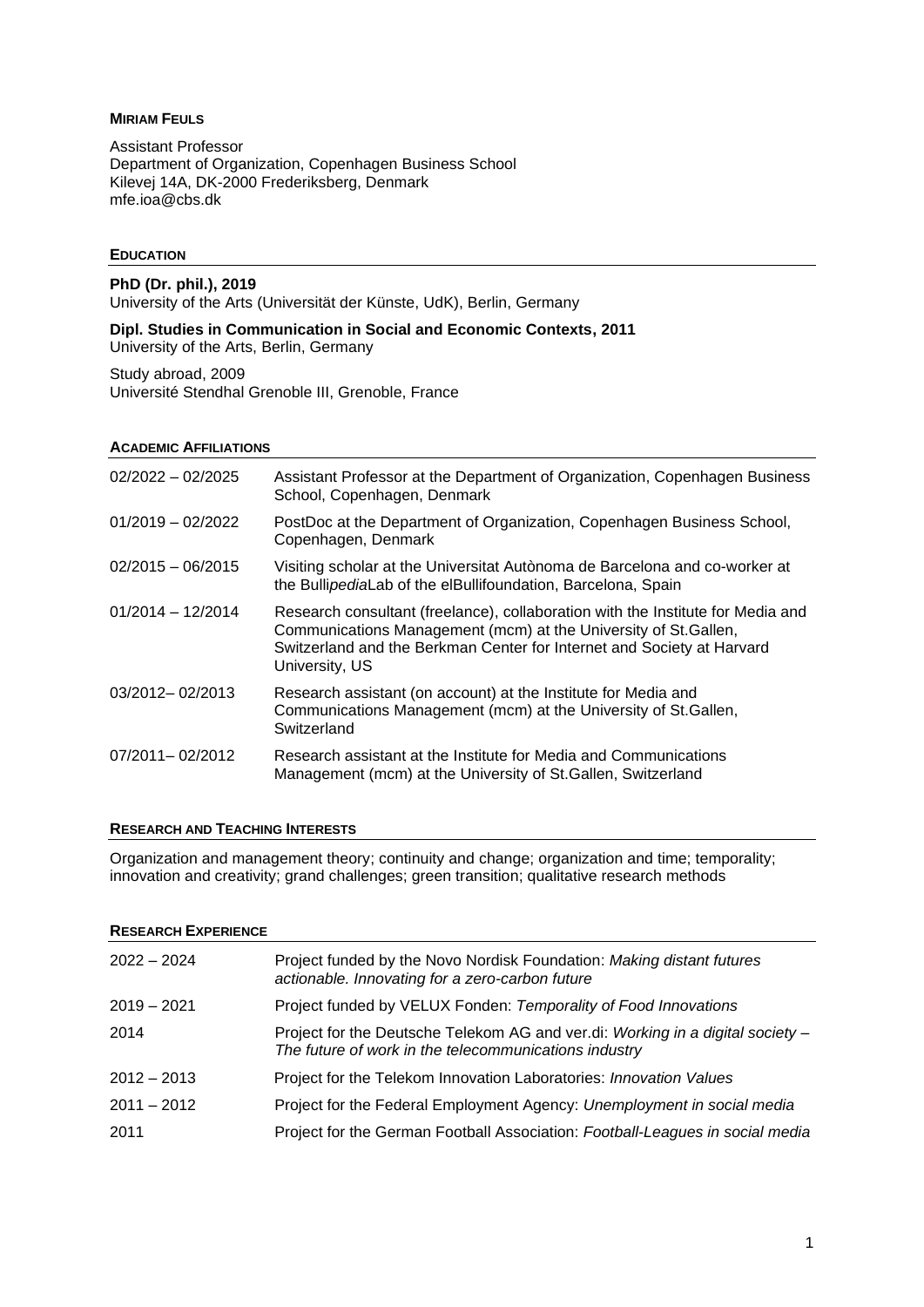## **TEACHING EXPERIENCE**

M.Soc. Management of Creative Business Processes (CBP), CBS *Course Title:* Managing Creative and Innovative Organizations, Summer 2020 – present

BSc in Business Administration and Service Management, CBS *Course Title:* Organizational Behavior, Winter 2019 – present

Guest lecture on "Foresight and Trendscouting" and external examiner at BI Norwegian Business **School** 

*Course Title:* Doing Digital Business, Winter 2018, Winter 2020

Communication in Social and Economic Contexts, UdK Berlin *Course Title:* Culinary and gastronomic innovations, Summer 2018 *Course Title:* Qualitative research methods in media sociology, Summer 2013 – Summer 2017 *Course Title:* Social theories I (classical sociologists), Winter 2013

## **SUPERVISION EXPERIENCE**

M.Soc. Management of Creative Business Processes; M.Sc. Strategy, Organization and Leadership; M.Sc. Organizational Innovation and Entrepreneurship, CBS: Supervision of MA thesis, (Creative) Business Projects, and Internships

Communication in Social and Economic Contexts, UdK Berlin: seminar paper and term paper

# **OTHER WORK EXPERIENCE**

| $01/2006 - 12/2008$<br>$07/2009 - 08/2011$ | Student employee, Customer Care Team, Ableton AG, Berlin, Germany                                       |
|--------------------------------------------|---------------------------------------------------------------------------------------------------------|
| $02/2005 - 09/2005$                        | Student employee at Hering Schuppener, Consulting specialized in<br>communications, Düsseldorf, Germany |
| $08/2002 - 01/2005$                        | Apprenticeship in advertising at Grey Worldwide, Düsseldorf, Germany                                    |

## **PUBLICATIONS**

# Peer-Reviewed Articles

- **Feuls, M.,** Stierand, M., Dörfler, V., Haley, U., & Boje, D. (2021). Practices of creative leadership: A qualitative meta-analysis in haute cuisine. *Creativity and Innovation Management*, 30(4), 783– 797. https://doi.org/10.1111/caim.12471
- Stierand, M., Boje, D., Glaveanu, V., Dörfler, V., Haley, U., & **Feuls, M.** (2019). Paradoxes of 'having an idea': examining the creative process through an antenarrative lens. *The Journal of Creative Behavior,* 53(2), 165–170. <https://doi.org/10.1002/jocb.224>
- **Feuls, M.** (2018). Understanding culinary innovation as relational insights from Tarde's relational sociology. *Creativity and Innovation Management*, 27(2), 161–168. <https://doi.org/10.1111/caim.12257>
- Suphan, A., **Feuls, M.,** Fieseler, C., & Meckel, M. (2016). The Third Space: Being Unemployed in the Age of Social Media. *New Media & Society*, 18(6), 944–965. [https://doi.org/10.1177/1461444814552637](https://doi.org/10.1177%2F1461444814552637)
- **Feuls, M.,** Fieseler, C., & Suphan, A. (2014). A Social Net? Internet and Social Media Use during Unemployment. *Work, Employment & Society*, 28(4), 551–570. [https://doi.org/10.1177/0950017013519846](https://doi.org/10.1177%2F0950017013519846)

## Books

**Feuls, M.** (2020). *Praktikenbasierte Geschäftsmodelltransformation. Zwischen Strategischer Frühaufklärung und Benchmarking*. Berlin: Logos.

# Edited Volumes

Hernes, T. & **Feuls, M.** (eds.) (planned for 2022). *A Research Agenda for Organizational Continuity and Change*. Edward Elgar Publishing.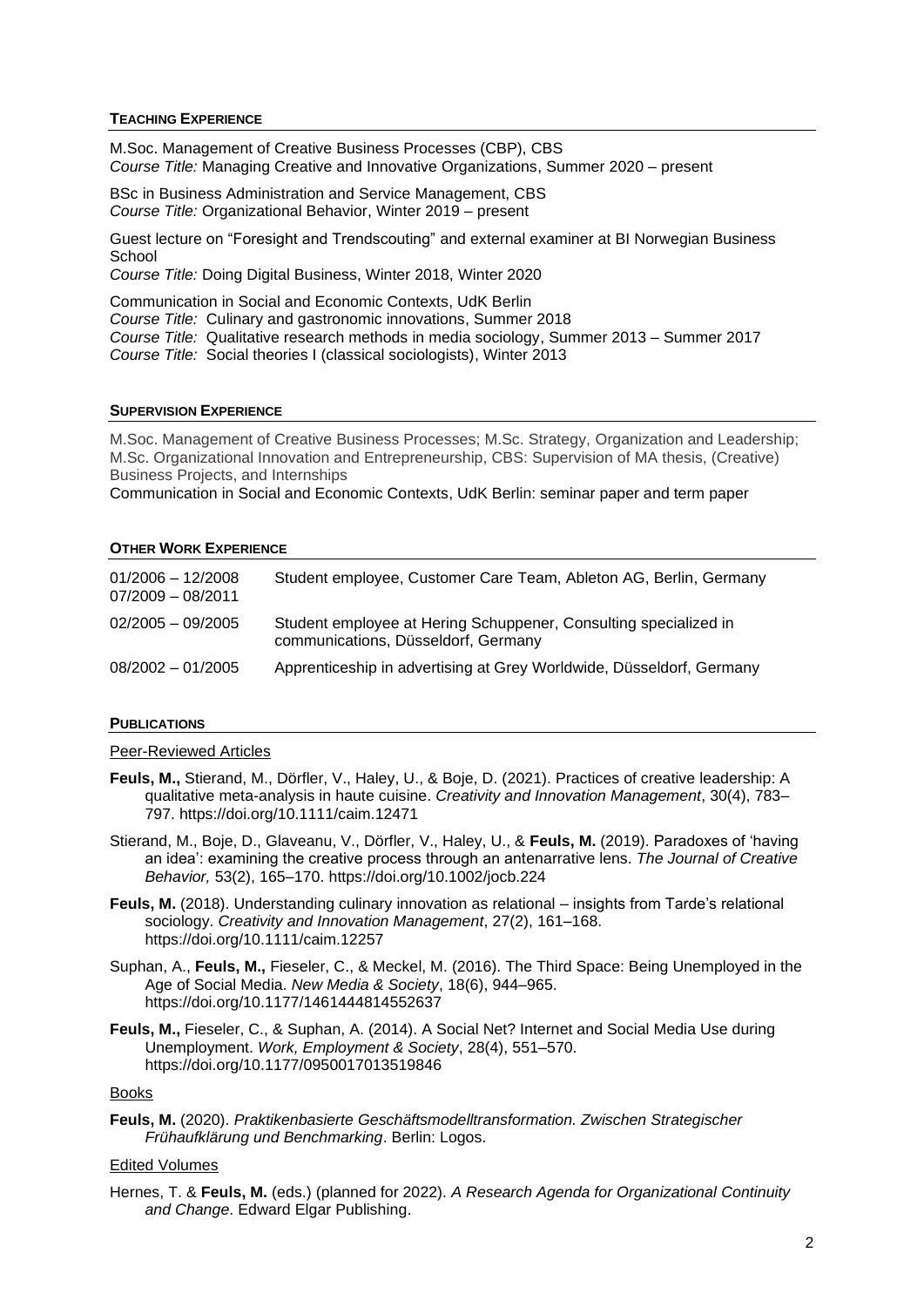### Book Chapters

- Liuberté, I. & **Feuls, M.** (2022). Interviewing as Social Practice. In: N. Thompson, O. Byrne, B. Teague, & A. Jenkins (eds.). *Research Handbook on Entrepreneurship as Practice*. Research Handbooks in Business and Management series, Edward Elgar Publishing.
- **Feuls, M.** (2016). Avantgarde Essen ein dekonstruiertes Manifest. In: T. Düllo, K. D. Haensch & E. Dellasega (eds.). *texturen Nr. 3 – Essen* (pp. 121–130). Berlin: UdK Verlag.
- Suphan, A., **Feuls, M.,** & Fieseler, C. (2012). Social Media's Potential in Improving the Mental Well-Being of the Unemployed. In: Eriksson-Backa, K.; Luoma, A. Krook, E. (Eds.), *Exploring the Abyss of Inequalities – 4 th International Conference on Well-Being in the Information Society*, WIS 2012, Turku, Finland (pp. 10–28). Proceedings, Springer, Berlin Heidelberg. 313. [10.1007/978-3-642-32850-3\\_2](https://doi.org/10.1007/978-3-642-32850-3_2)

#### **GRANTS**

| 2021 | Funding from the Novo Nordisk Foundation (PI: Professor Tor Hernes and Professor<br>Majken Schultz)                                                                                              |
|------|--------------------------------------------------------------------------------------------------------------------------------------------------------------------------------------------------|
| 2019 | Funding from VELUX Fonden (PI: Professor Tor Hernes and Professor Silviya Svejenova)                                                                                                             |
| 2018 | Funding from the German Academic Exchange Service (DAAD) conferences programme<br>to attend the Academy of Management annual meeting, Chicago, US                                                |
| 2017 | Funding from German Academic Exchange Service (DAAD) conferences programme to<br>attend the Organization Studies Workshop, Chania, Greece                                                        |
| 2016 | Funding from the Society for the Advancement of Management Studies (SAMS) to attend<br>the Joint Speculative Workshop of the University of Warwick and the University of Zurich,<br>Coventry, UK |
|      | Funding from the young scholar promotion programme of the president of the University of<br>the Arts to attend the British Academy of Management conference, Newcastle, UK                       |
|      | Funding from the young scholar promotion programme of the president of the University of<br>the Arts to attend the European Group for Organizational Studies symposium, Naples, Italy            |
| 2015 | Scholarship for PhD students of the German Academic Exchange Service (DAAD)                                                                                                                      |
| 2009 | Funding from the Erasmus programme: study abroad in Grenoble, France                                                                                                                             |
| 2004 | Funding from the Leonardo da Vinci programme: internship abroad in Paris, France                                                                                                                 |

#### **RECOGNITIONS**

Shortlisted for the Tudor Rickards & Susan Moger Award for the best paper published in *Creativity and Innovation Management* in 2021

OMT ABCD Award 2021: Above and Beyond Call of Duty award by the OMT Division, Academy of Management

Best Paper Award: "Well-being in the Information Society (WIS 2012) – Exploring the Abyss of Inequalities", 22-24 August 2012, Turku, Finland

IHK honour all-state apprentice advertising NRW 2005

#### **CONFERENCE PROCEEDINGS AND CONFERENCE PRESENTATIONS**

- Svejenova, S., **Feuls, M.** & Stjerne, I. (2022). *A Plate of Hope: Temporal Work in Creating a New Place of Social Inclusion.* Paper to be presented at the 17th Workshop on New Institutionalism in Organization Theory (NIW), Madrid, Spain.
- **Feuls, M.,** Hernes, T., & Schultz, M. (2021). *Balancing on the Edge of Practical Radicality: How Actors Enact the Limits of Imagined Future Solutions in Pursuit of Climate Goals*. Paper presented at the 12<sup>th</sup> International Process Symposium. Rhodes, Greece (virtual).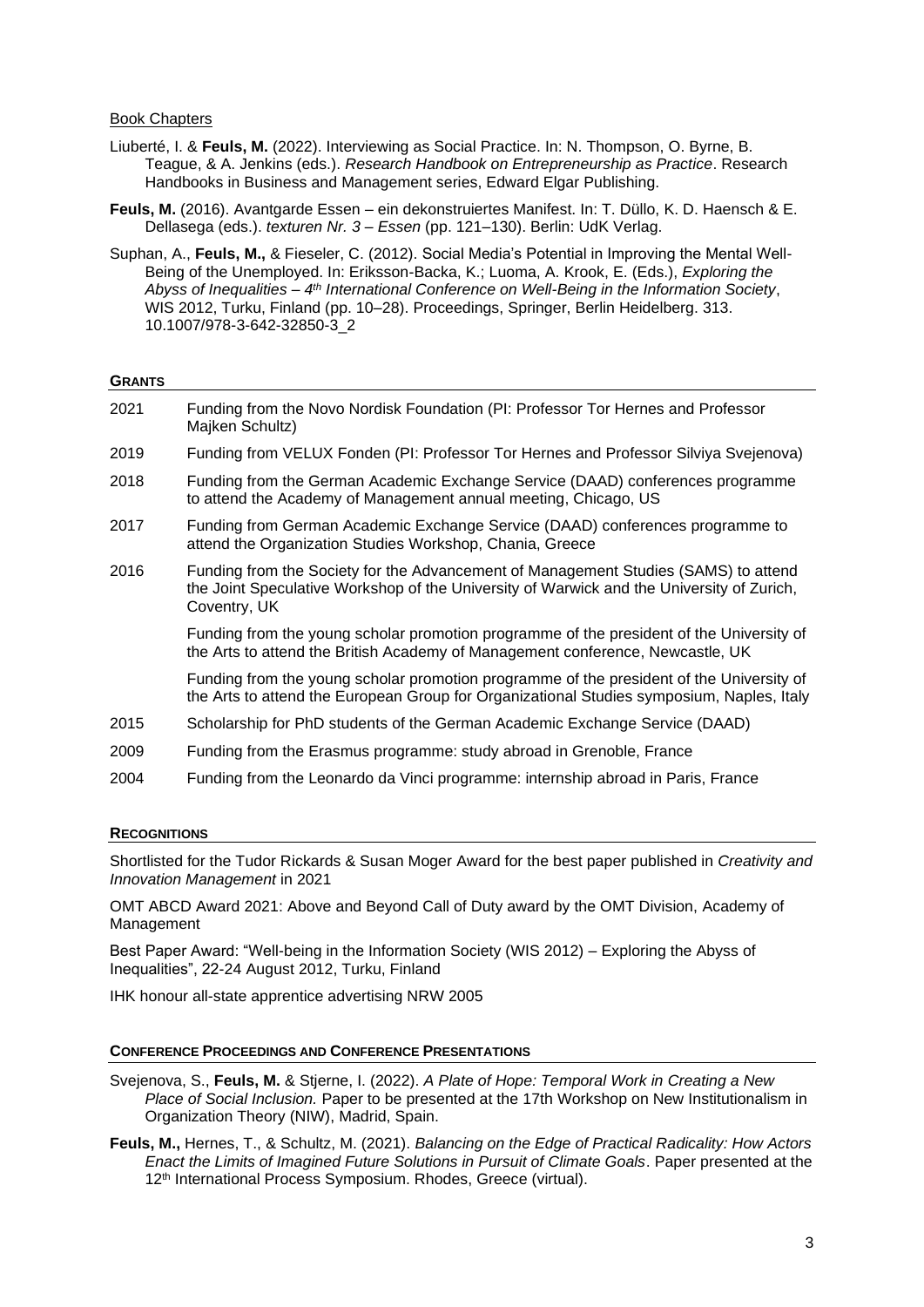- **Feuls, M.,** Hernes, T., & Schultz, M. (2021). *Intertemporal Shifting: How Actors Integrate Near-Future and Distant-Future Solutions into Climate Goals.* Paper presented at the 37th EGOS Colloquium. Amsterdam, Netherlands (virtual).
- **Feuls, M.,** Hernes, T., & Schultz, M. (2021). Transcending Time Horizons: How Actors Project Innovative Solutions Toward Distant Climate Goals. *Academy of Management Annual Meeting Proceedings*, 2021.<https://doi.org/10.5465/AMBPP.2021.13188abstract>
- Svejenova, S., **Feuls, M.** & Stjerne, I. (2021). A Plate of Hope: Temporal Work in Creating a New Place of Social Inclusion. In: Kutscher, G., Peixoto, I., Svejenova, S., Dacin, T., Reay, T., Chaudhry, A., **Feuls, M.,** Kibler, E., Stephenson, K. A., Amis, J. M., Cartel, M., Crawford, B., & Zilber, T. B.: Re-imagining Institutions in Times of Crisis: The Role of Place, Space, and Community. Showcase Symposium, *Academy of Management Annual Meeting Proceedings*, 2021.<https://doi.org/10.5465/AMBPP.2021.15636symposium>
- **Feuls, M.,** Hernes, T., & Schultz, M. (2020). *How actors address the near and distant future through materializing, narrating and calculating*. Paper presented at the 36<sup>th</sup> EGOS Colloquium. Hamburg, Germany (virtual).
- **Feuls, M.,** Stjerne, I., Reinecke, J., Garud, R., Ravasi, D., Schultz, M., & Slawinski, N. (2020). Temporality of innovations: How do different concepts of time further our understanding of managing and organizing innovations? Showcase Symposium, *Academy of Management Annual Meeting Proceedings*, 2020.<https://doi.org/10.5465/AMBPP.2020.14748symposium>
- Liuberté, I., & **Feuls, M.** (2020). Uncertainty as Generated through Social Practices in Biotechnology Entrepreneuring. *Academy of Management Annual Meeting Proceedings*, 2020. <https://doi.org/10.5465/AMBPP.2020.10036abstract>
- **Feuls, M.,** Plotnikof, M., & Stjerne, I. (2019). *Challenging time(s): Exploring methodological dilemmas of researching time & organizing*. Paper presented at the 35th EGOS Colloquium. Edinburgh, UK.
- **Feuls, M.,** Stierand, M., Dörfler, V., Boje, D., & Haley, U. (2019). *Exploring Practices of Creative Leadership: A Qualitative Meta-Analysis of Narratives from Haute Cuisine*. Paper presented at the CINet Conference 2019. Odense, Denmark.
- Liuberté, I., & **Feuls, M.** (2019). *Entrepreneurial uncertainty and language games*. Paper presented at the 4th Annual Entrepreneurship as Practice Conference and PhD Symposium. Nantes, France.
- **Feuls, M.** (2018). Reconceptualizing business models as practices nets. *Academy of Management Annual Meeting Proceedings*, 2018.<https://doi.org/10.5465/AMBPP.2018.12112abstract>
- **Feuls, M.** (2018). *Doing strategic foresight – a methodological and methodical discussion*. Paper presented at the 34th EGOS Colloquium. Tallinn, Estonia.
- **Feuls, M.** (2018). *What's cooking? Culinary business models in the making.* Paper accepted for presentation at the Annual European Academy of Management conference. Reykjavik, Iceland.
- **Feuls, M.** (2017). *What we can learn from haute cuisine chefs – a relational perspective on creative leadership*. Paper presented at the 12<sup>th</sup> Organization Studies Workshop. Chania, Crete, Greece.
- **Feuls, M.** (2016). *A Relational Perspective on Culinary Innovation*. Paper presented at the 6th CIM Community Workshop, 13.-14. October 2016. Potsdam, Germany.
- **Feuls, M.** (2016). *Relational innovation – Stakeholder practices in the development of culinary innovations*. Paper presented at the 32nd EGOS Colloquium. Naples, Italy.
- Stierand, M., Boje, D., **Feuls, M.,** Haley, U., & Dörfler, V. (2016). *Towards a Theory of Organizational Constraints on Entrepreneurship, Play and Creativity*. Paper presented at the British Academy of Management Conference 2016. Newcastle, UK.
- **Feuls, M.** (2015). *Food is the new pop – a case for exploring European popular food culture*. Presentation at the European Popular Culture Association conference 2015. Berlin, Germany.
- **Feuls, M.,** Stierand, M., & Dörfler, V. (2015). *Sites of Playing: A Practice-based Perspective on Organizational Creativity in Haute Cuisine. Paper presented at the 10<sup>th</sup> Organization Studies* Workshop. Chania, Crete, Greece.
- Suphan, A., **Feuls, M.,** Fieseler, C., & Meckel, M. (2013). The supportive role of social media networks for those out of work. *46th Hawaii International Conference on System Sciences*, 2013, pp. 3312- 3321, doi: 10.1109/HICSS.2013.637.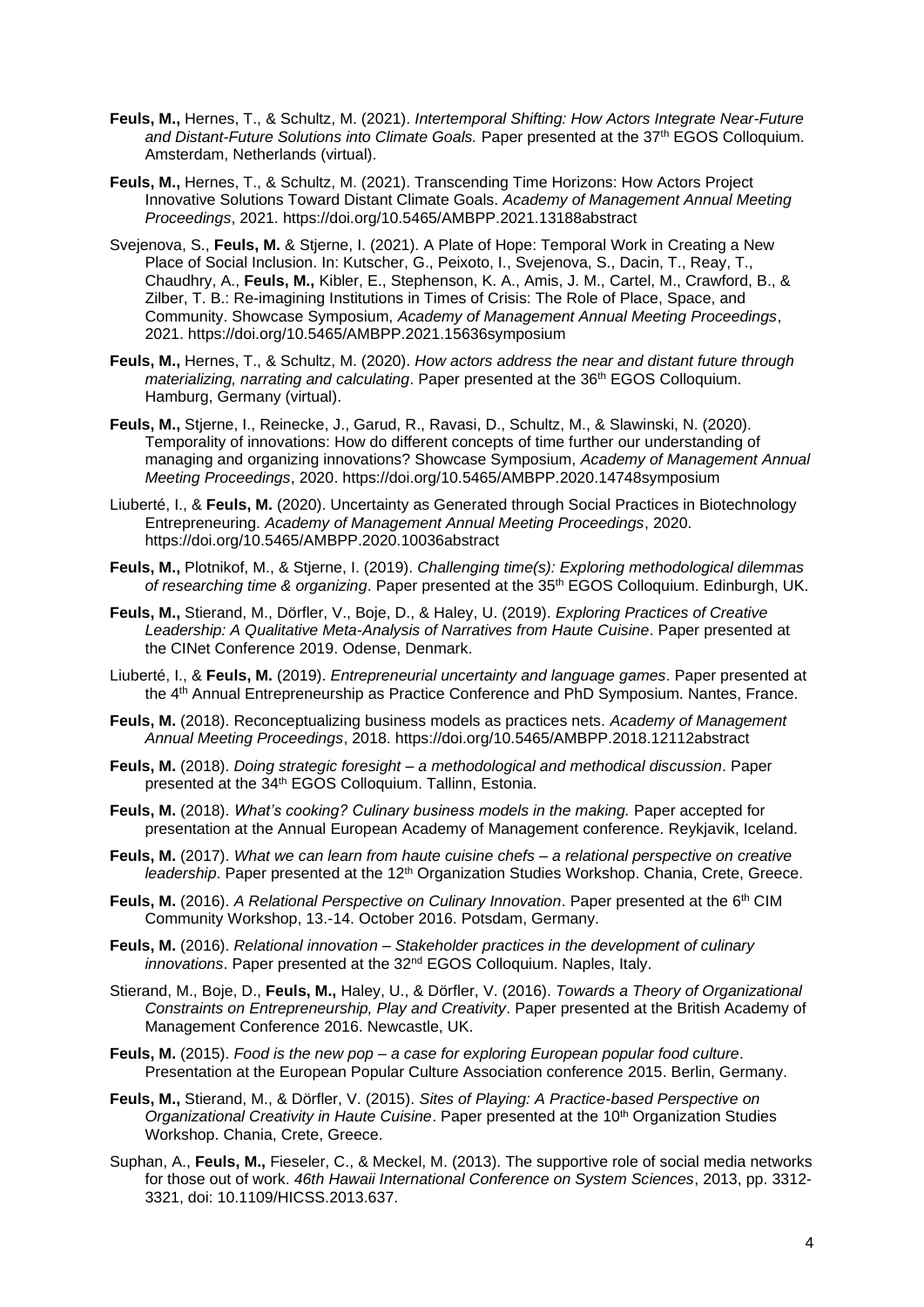- Bosshart, A., **Feuls, M.,** Fieseler, C., & Suphan, A. (2012). *The Participation of the Less Fortunate*. *Jahrestagung der Schweizerischen Gesellschaft für Kommunikations- und Medienwissenschaft, SGKM.* Neuchatel, Switzerland.
- **Feuls, M.,** Fieseler, C., & Suphan, A. (2012). *The Great Equalizer: Does the Internet empower the Unemployed?* Paper presented at the Annual *European Academy of Management conference.*  Rotterdam, Netherlands.
- **Feuls, M.,** Fieseler, C., Meckel, M., & Suphan, A. (2011). *Social Media for the Bottom of the Digital Pyramid*. Presentation at the *Social Media for Social Purposes Conference.* Copenhagen, Denmark.

## **INVITED TALKS**

| 2022 | EGOS PDW on Theorizing desirable futures: Tools for imagination, panellist and<br>moderator: Beyond scenario analysis                                                                                                                                                          |
|------|--------------------------------------------------------------------------------------------------------------------------------------------------------------------------------------------------------------------------------------------------------------------------------|
|      | SalonInconnu at University of Manchester, together with Graham Winch: Time &<br>uncertainty                                                                                                                                                                                    |
| 2020 | King's Business School: Meaning and Purpose Network (webinar on Why Purpose Matters<br>in the Return from Lockdown: Making Long-Term Goals Actionable)                                                                                                                         |
| 2017 | WAALD Creative Group, Berlin: Wie kommt das Neue in die (kulturelle) Welt                                                                                                                                                                                                      |
| 2016 | University oft he Arts Berlin (doctoral candidate colloquium of the Design Faculty):<br>Entwicklung einer Methode zur Identifikation einer Avantgarde bei innovativen<br>Entwicklungen                                                                                         |
|      | BI Norwegian Business School (invitation of the Department for Communication and<br>Culture): Development of a method to identify the avantgarde of innovative developments                                                                                                    |
|      | Copenhagen Business School, Communication, Organization, and Governance (COG)<br>cluster seminar (fellowship-program of the Department for Intercultural Communication and<br>Management): The imitation game: Developing and applying a new method for strategic<br>foresight |
|      | Software Campus, Telekom, Berlin (three events, Modul "Leadership"): Qualitative<br><b>Research Methods</b>                                                                                                                                                                    |
| 2015 | Software Campus, Telekom, Berlin (three events, Modul "Leadership"): Qualitative<br><b>Research Methods</b>                                                                                                                                                                    |
| 2014 | Software Campus, Telekom, Berlin (three events, Modul "Leadership"): Qualitative<br><b>Research Methods</b>                                                                                                                                                                    |
| 2013 | Software Campus, Telekom, Berlin (four events, Modul "Leadership"): Qualitative Research<br><b>Methods</b>                                                                                                                                                                     |
|      | Modeler Camp, Berlin, together with Frank Arndt (consultant) and Oliver Faber (Telekom):<br>Drei Perspektiven auf die Innovationskultur der Konzernforschung der Telekom                                                                                                       |
| 2011 | re: publica 11, Berlin<br>Öffentlicher als öffentlich? Der Deutungswandel von Privatheit und Öffentlichkeit im<br><b>Kontext von Twitter</b>                                                                                                                                   |

#### **ACADEMIC SERVICES, COMMUNITY ACTIVITIES, AND MEMBERSHIPS**

#### Ad-hoc Reviewing

*International outlets:* Business Ethics Quarterly, Management and Organizational History, Organization Studies, Organization, Poetics, R&D Management *Academic conferences:* annual meeting of the Academy of Management (AOM)

## Community Activities

Co-Directing the Centre for Organization and Time (COT) at Copenhagen Business School (with Tor Hernes, Director), 2021 – present